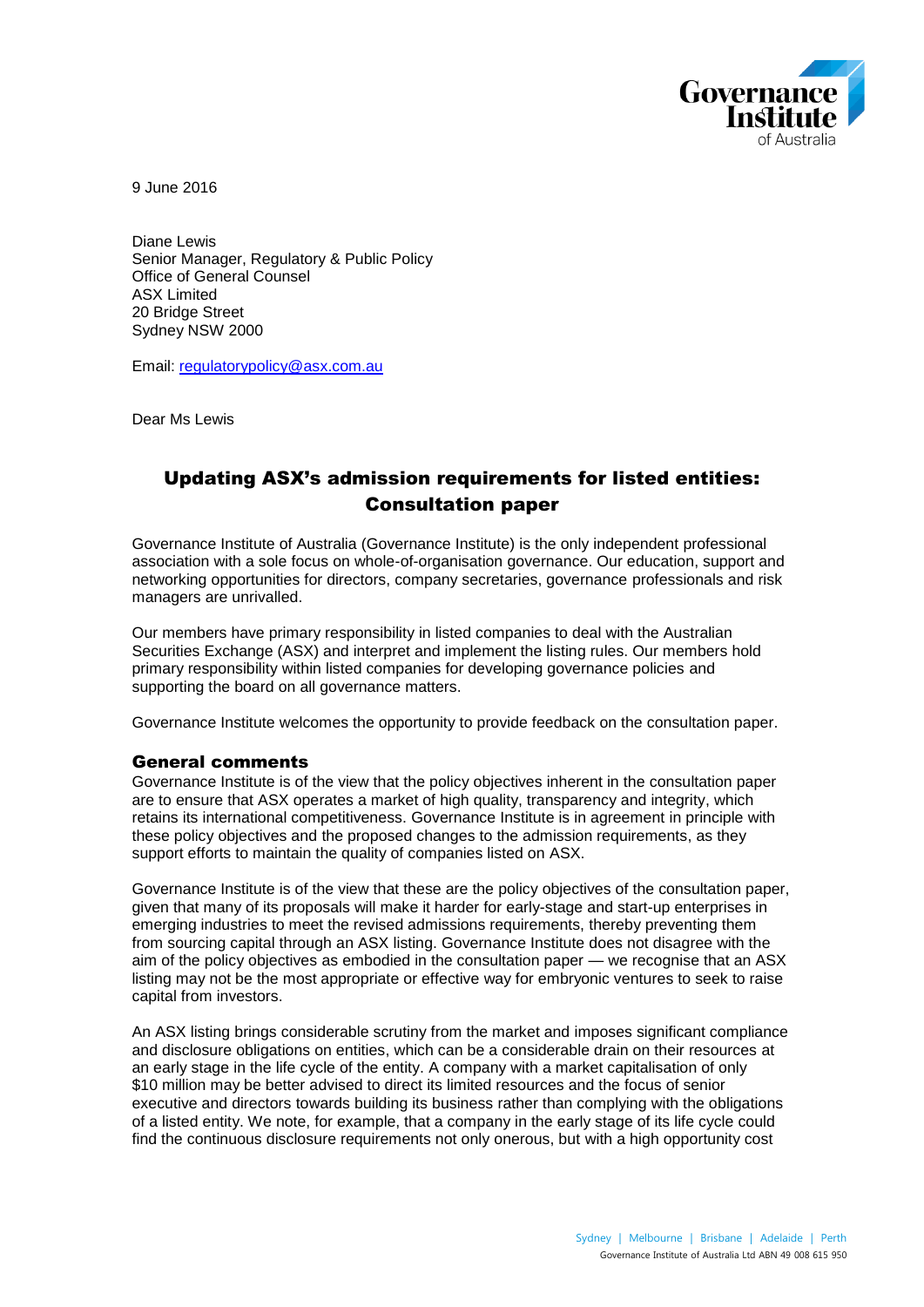attached, by drawing management attention more to compliance than to development of the embryonic business model.

Notwithstanding our support for the proposals, we note that provision needs to be made for early-stage and start-up enterprises to source capital other than by listing on ASX. We recognise that this is not the responsibility of ASX, which is keen to support the quality and integrity of the exchange, but note that without due consideration from the government and regulators as to how best to facilitate access to capital for early-stage and start-up enterprises, the current policy emphasis on fostering innovation will falter. The Australian Government's policy initiatives, which are aimed at fostering innovation and the development of digital technology by encouraging start-up business enterprises, will struggle to be realised if attention is not directed towards how these types of businesses access capital funding in the future.

We recognise that there are slowly evolving changes in the venture capital markets which are providing new and innovative forms of financing for emerging businesses, start-up enterprises and the commercialisation of intellectual property which can provide more appropriate access to capital without the more formal regulatory obligations of an ASX listing. We consider that there may be a need for a 'second-tier' securities exchange to enable companies which fall outside ASX's proposed listing criteria to access capital and pursue entrepreneurial activity. While such a suggestion is outside the scope of this consultation, we consider that the consequences of these proposed changes will need to be recognised and considered by ASX, regulators and government.

# Consultation questions

## Q1 Minimum free float

Governance Institute agrees with the introduction of a 20 per cent free float requirement to support market integrity and quality. We agree that a small free float percentage in early-stage entities can lead to increased price volatility and possible market distortion due to illiquidity in the market for those securities. Even with a free float requirement of 20 per cent, Governance Institute has concerns about the liquidity available for securities holders at the smaller end of the ASX list and the opportunity this presents for greater market distortion.

## Q2 Voluntary escrow

Governance Institute supports ASX's approach to defining the free float requirement as the percentage of the entity's main class of securities that are not restricted securities and which are held by non–affiliated security holders. However, we query the inclusion of those holders who are otherwise a non-affiliated security holder and whose shares may be the subject of a voluntary escrow arrangement. Governance Institute notes that voluntary escrow arrangements can involve unrelated third parties and that excluding these security holders from the free float category may cause an entity to fail the free float test. This may create a barrier to listing for entities which would otherwise comply with the requirements. Governance Institute does not support the inclusion of non-affiliated holders of shares subject to voluntary escrow arrangements, and notes that ASX can always form a view that certain voluntary escrow holders are in fact affiliated security holders if it has concerns that the voluntary escrow provisions are being misused. In this event, ASX can exercise its discretion and treat such parties as affiliated with the entity.

### Q3 Spread test

Governance Institute notes ASX's proposal to increase the value from \$2,000 to \$5,000 of securities which each security holder counted towards spread must hold. We consider that the logical consequence of this proposed amendment is to exclude 'mum and dad' investors and friends of promoters from investing in new listings. If the minimum holding requirement for spread is increased, we consider that smaller market cap issuers will tailor their offerings so that shares can only be applied for in \$5,000 parcels to ensure that they satisfy the spread requirement. Governance Institute considers that the difference between an investment of \$2,000 and one of \$5,000 is material and will exclude many small retail investors from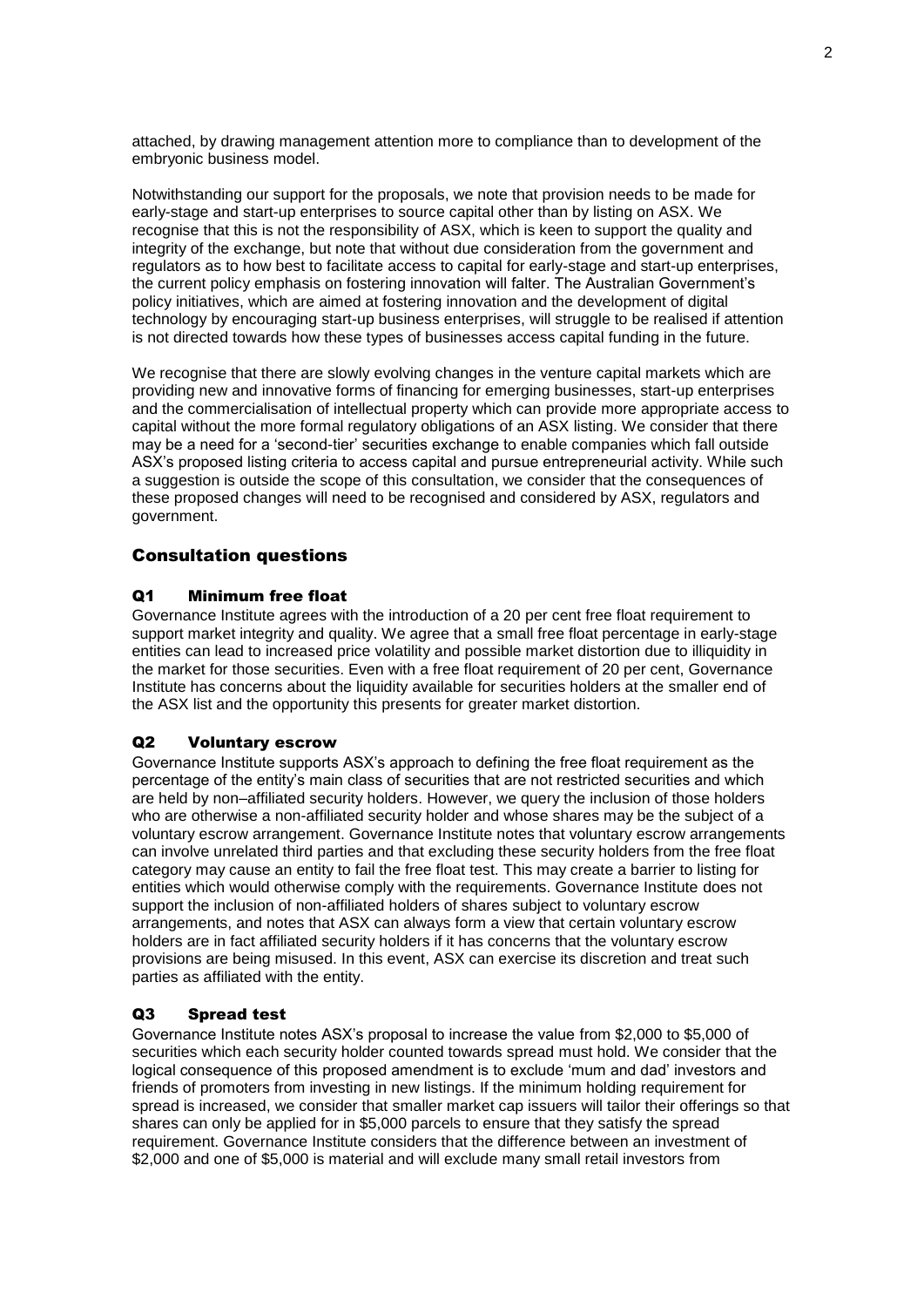participation in floats. For example, many retail investors would probably not have participated in the Medibank float if the parcels of securities on offer were \$5,000. It may be that ASX prefers retail investors to purchase securities once the price is settled and the market fully informed, but if this is the ASX's objective, we would prefer this to be clearly stated.

If ASX wants to encourage small retail investors to participate in new issues, Governance Institute recommends that ASX could include a second option and amend its spread requirements to require a larger spread but with smaller parcel sizes. For example, the admission requirements could be changed to include a requirement that each security holder counted towards spread to hold a parcel of securities with a value of at least \$3,000 and to require a minimum spread of 400 security holders. This option could be added to the current proposal that the parcel of securities should have a value of \$5,000 with a minimum spread of 200 security holders if less than \$50 million or 100 security holders if more than \$50 million.

# Q4 Profit test

Governance Institute agrees with the increase in the last year's profit element of the profit test and notes that the profit test thresholds have not changed since 1994.

## Q5—7 Assets test and working capital

Governance Institute notes the significant increase in the assets test thresholds and the additional working capital requirements and refers to our comments made in the 'General Comments' section of this submission. While we support an informed and transparent market which facilitates efficient capital raising, we note that the proposed changes to the admission requirements clearly signal a move by the ASX away from the listing of early-stage entities and start-up enterprises, which are unlikely to be able to satisfy the new financial requirements for listing.

## Q8—10 Audited accounts

Governance Institute recognises that the proposals in this section of the consultation paper are intended to align with the proposals put forward by the Australian Securities and Investments Commission (ASIC) in *Consultation paper 257: Improving disclosure of historical financial information in prospectuses — Update to RG 228.*

Notwithstanding this, we have concerns that the ASIC consultation paper does not make any reference to early-stage and start-up enterprises in rapidly evolving industries which may have been operating for less than three years, although it does make reference to 'back door' listings. We recognise that the existing and draft Regulatory Guide 228 does contain reference to startups. In 228.101 of draft RG228 it states: 'If you are a start-up company that does not have an operating history, you should include your most recent statement of financial position. You should also provide a pro-forma statement of financial information showing the effect of the offer'. We also recognise that ASX does recognise companies which do not have a history of audited accounts.

Notwithstanding this, we reiterate that consideration needs to be given by ASIC and the government as to how best to facilitate access to capital for early-stage and start-up enterprises, given that the proposals from ASX will make it harder to source capital through an ASX listing.

# Q11 Overseas home exchanges

Governance Institute agrees with the list of overseas home exchanges as proposed, as this suggests a narrowing of comparable exchanges as part of the move to ensure quality listings.

# Q12 ASX foreign exempt listings

Governance Institute agrees with the proposal which would encourage high quality foreign exempt entities from other jurisdictions to list on ASX. However, we note that market capitalisation itself should not be the only criterion for listing. Governance Institute recommends that in addition to having a market capitalisation of at least \$2,000 million, such entities would